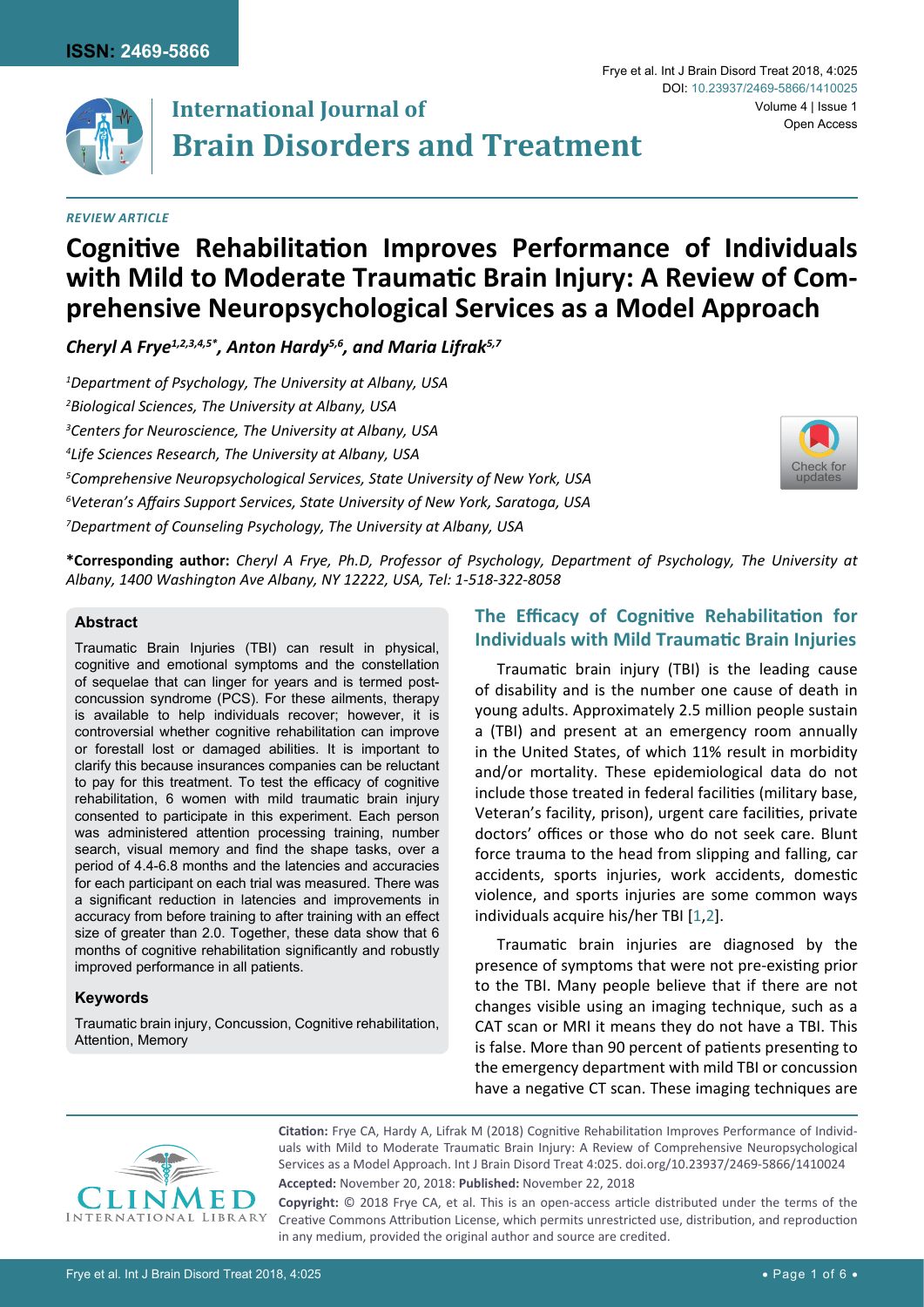not sensitive enough to detect the shearing of brain cells that occurs in mild TBI. Scans using spectrophotometry and function can often pick this brain changes but are typically not offered as an option. Given that the brain controls the body, and different parts of the brain control different physical, cognitive and/or emotional functions, up to 140 symptoms have been associated with mild TBI (see list in pamphlet produced by Brent Feuz) [[3](#page-5-2)]. Because of the plethora of symptoms, and a sudden change in the capacity and self-identity, many people don't seek medical attention after a TBI. One minute they were one person (before the injury) and after the injury they are someone else. This trauma of loss of self can prevent people from seeking care and is the basis for much psychopathology. Mild-moderate TBI brings other adverse side effects, including physical, cognitive and emotional challenges and medical trauma. This may include mild to moderate aphasia, visual problems, short and long-term memory problems, increased physical pain levels, frequent headaches and migraines, confusion, seizures, and mood disorders, such as depression and anxiety. In the absence of neurological evidence, only neuropsychologists can diagnose TBIs, based upon symptomatology and performance on standardized neuropsychological testing.

In 1980, Dr. Maria Lifrak opened Comprehensive Neuropsychological Services in Albany New York. She was trained in the 1960's as a school psychologist. She subsequently spent much time at West Point, as an Officer's wife raising their children. She saw firsthand, the consequences of TBI. She thought a type of occupational therapy for the brain, based on targeting different areas of function, customized to brain areas damaged, and behaviors needed to improve, would be helpful. She sought out additional training at Yale, working with individuals with intractable seizures (congenital rather than acquired TBI). She would administer the WADA test, which then was the cuttingedge technique to ascertain the hemisphere of an individual that controls the language areas of the brain. This was used to identify and avoid harming these areas during psychosurgery to help mitigate epilepsy [\[4\]](#page-5-3).

With this additional training, she opened what at the time was a unique business. At her side was Dr. Anton Hardy, who had worked at the New York State Center for Mental Hygiene for years prior. The data presented in this paper is literally that of their first clients. Drs. Lifrak and Hardy were strong believers in evidencebased practice before that was a buzz-word. They did not want to be using techniques that were not proven. Also illustrating their foresight, they have had every single patient sign an agreement that his/her results (or product or their cognitive rehabilitation) can and would be used in teaching and research and would be the property of the practice.

The hypothesis of this work is that cognitive

rehabilitation will be beneficial for individuals who recently suffered a mild traumatic brain injury. As a way to measure the effectiveness of these specific treatment methods, a longitudinal study was performed, in which participants' latencies and accuracy were measured before and after exposure to cognitive rehabilitation that met the combination of their needs.

One kind of cognitive rehabilitation that is typically universally needed after a mild or moderate TBI is for attention. Attention refers to how one receives and processes internal and external information. Attention deficits after TBI, include problems in sustained attention/concentration, delayed reaction time, distractibility, decreased processing speed, and impaired dual or multitasking (e.g., walking and talking). Attention can be improved significantly with a specific skill training after acquired brain injury which target five components of attention: Focused attention, sustained attention, selective attention, alternating attention, and divided attention. The training program consists of tasks with a hierarchical progression of increasing attention demands, graduating from simple to complex distracters [[5](#page-5-4)]. It is one of the first skills lost and that can return among TBI patients.

# **Methods**

# **Comprehensive neuropsychological services**

The group of patients used in this study is the first six women, who were in need of cognitive rehabilitation, who presented at Comprehensive Neuropsychological Services (CNS). As a result, the rehabilitative tasks chosen were those that would benefit all of the patients.

#### **Consent**

All 6 individuals who participated in this study gave verbal and written consent for use of her scores for publication, research, or training purposes. NB: This was years before the health insurance portability and accountability act (HIPAA).

#### **Participants**

The first 6 patients at CNS (age range: 24-54 years, mean age =  $32.5$  years, mean education =  $14.5$  years) were used to be a part of the study. The 6 patients used in this study, suffered mild traumatic brain injured from motor vehicle accidents. The average number of months the participants received cognitive rehabilitation is 5.10 months.

#### **Attention processing training**

Attention processing training is a widely acclaimed technique used in cognitive therapy. Based on extensive research conducted to evaluate its significance and validity, results show that this particular technique targets difficulties with information processing and concentration. With consistent administration to individuals who suffer from cognitive deficits, attention processing training is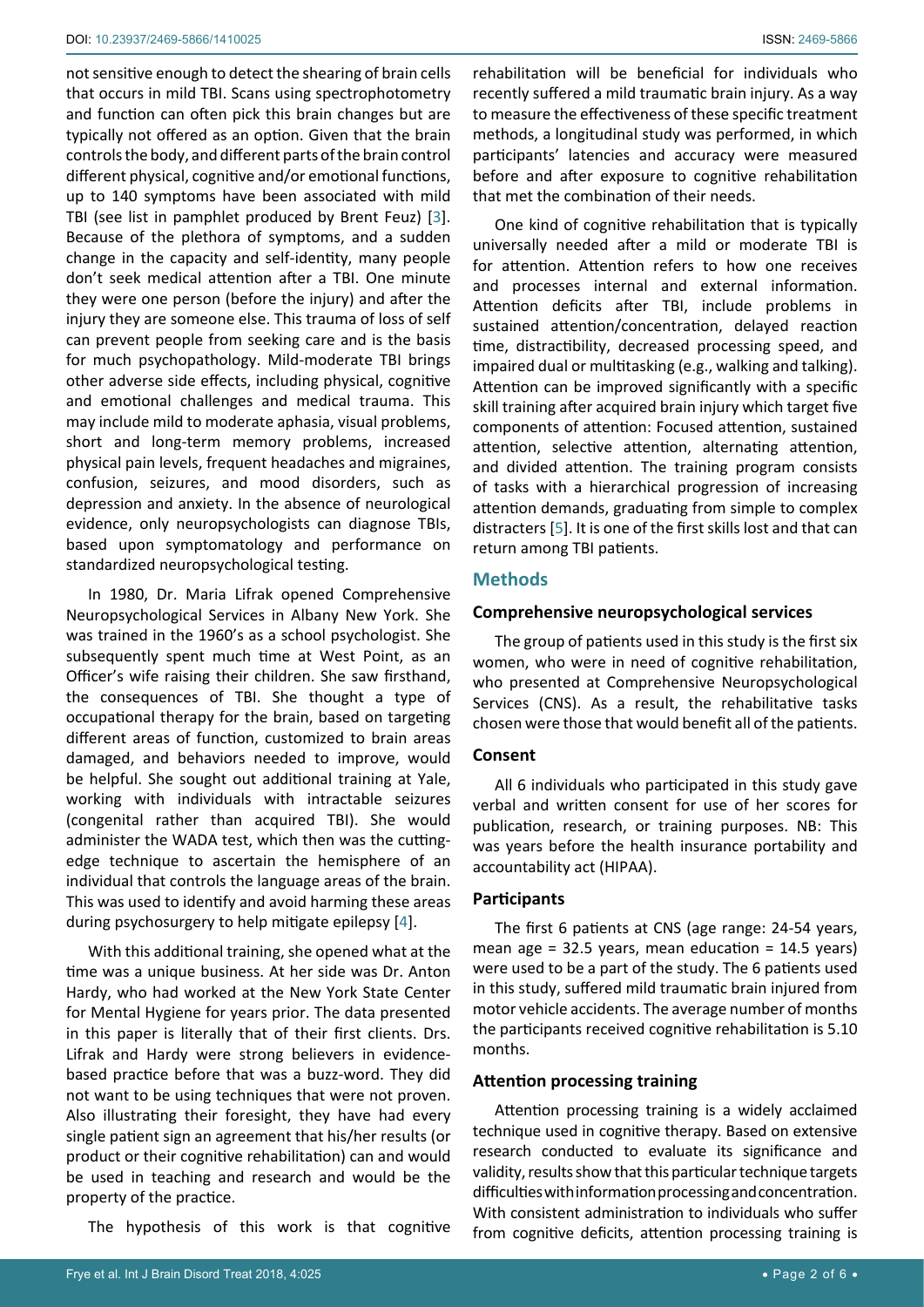shown to improve cognitive abilities, specifically attention and mental processing. A study conducted by Sohlberg and Mateer, 2008 elucidate the significant improvements in attention participants in their study made following the administration of attention processing training for 5-10 weeks. This therapeutic technique can be administered at a slow speed or fast speed. Both are used in this study. At either speed, patients are evaluated on their selective attention and sustained attention. All of the techniques utilized herein are based on the following premises and methods [\[5](#page-5-4)-[7](#page-5-7)].

Attention Process Training (ATP) Tapes- Slow Speed are used to enhance sustained and selective auditory attention abilities. Tapes 1-8 are designed to improve sustained attention ability. Tapes 9-16 are designed to improve selective attention ability. The directions are given at the start of each tape and the patient is required to tap each time she identifies a target on the tape. This requires the patient to hold and manipulate information in their hands. When the APT Tapes are used to enhance sustained and selective auditory attention abilities and speed of mental processing. (From: Attention Process Training. McKay Moore Sohlberg, and Catherine A. Mateer, Ph.D.)

#### **Number search**

The Number Search is a technique administered to enhance a patient's attention, visual scanning abilities, short-term memory, and speed in which they process information [\[7\]](#page-5-7). The computer with 4 areas labeled A-D. Numbers 1-28 are randomly placed within the 4 boxes. The patient must identify in which area each sequential number is located. This visual memory exercise can be used with simple  $(3 \times 3)$  or complex  $(4 \times$ 4) displays depending upon the abilities of an individual. The program is also designed to show more than one display without warning the patient in advance, which is to be recalled. The length of time used to complete this task is measured by the computer, as are percentage of correct answers. (From: KLS Cognitive Educational System. Produced by Lambert Software Company. Portions copyrighted by Microsoft Corp, 1981).

#### **Find the shape**

The find the shape technique is used in cognitive rehabilitation to enhance attention and concentration, visual discrimination, visual scanning and speed of mental processing. A series of geometric shapes are displayed in 5 rows. One of the shapes will be selected as the target shape and will be displayed at the top of the screen. The objective is to count all the shapes that match the target shape as quickly as possible. The length of time used to complete this task is measured by the computer, as are percentage of correct answers.

#### **Statistical analyses**

The results of each of the tests above were compared at the outset of testing before cognitive rehabilitation and after cognitive rehabilitation using a two-tailed paired t-test with an alpha cronbach value of 0.01. If the results of the t-test were significantly different from performance before cognitive rehabilitation and after, for latencies and accuracies, they were considered to be improved.

Statistical Results of paired two tailed T-tests comparing group performance at time 1 and at the last performance. The alpha value was set at  $p < 0.01$ , the threshold probability for rejecting the null hypothesis, an indication of type I error rate. The  $β$  threshold was set at 0.200, the probability of failing to reject the null hypothesis under the alternative hypothesis, an indication of type II error rate. Given the small number of participants, we set the effect size criteria standard high at 1.0. Reaching this criterion would mean there would be at least 84% difference and 55% non-overlap between start and finish, which would demonstrate a large and potent interventions in a small sample [[8,](#page-5-5)[9\]](#page-5-6).

# **Results**

The performance of each individual improved significantly following cognitive rehabilitation. Details regarding performance on each task and statistical significance are indicated below and in [Table 1.](#page-2-0)

#### **Attention processing training**

For the Attention Processing Training slow technique, there was a statistically significant reduction in latencies

<span id="page-2-0"></span>**Table 1:** Statistical Results of paired two tailed T-tests comparing group performance at time 1 and at the last performance. The alpha value was set at p < 0.01, the threshold probability for rejecting the null hypothesis, an indication of type I error rate. The β threshold was set at 0.200 Probability of failing to reject the null hypothesis under the alternative hypothesis, an indication of type II error rate. The mean is the difference between pre and post-performance. The standard deviations is based upon the underlying outcome measurement, assumed to be the same at both time points, and within-subject correlation of the outcome. See:<http://www.sample-size.net/effect-size-study-paired-t-test/>. The effects sizes are all well beyond 2.0 indicating there was less than 3% overlap between the scores at the first time measured and the second. The effect seizes here demonstrate the potent interventions utilizes that produced such big have bigger effect sizes in a small sample [\[9](#page-5-6)].

| Test            | Degrees of<br>Freedom | <b>Significance</b><br>Level | Mean<br>(secs) | Standard<br><b>Deviation</b> | T-Value | <b>Effect Size</b> |
|-----------------|-----------------------|------------------------------|----------------|------------------------------|---------|--------------------|
| <b>APT Slow</b> | 1.5                   | 0.01                         | $-1.52$        | 22.01                        | 2.109   | 46.427             |
| <b>APT Fast</b> | 1,5                   | 0.01                         | $-5.54$        | 132.09                       | 4.032   | 278.626            |
| Visual Memory   | 1.5                   | 0.01                         | $-49.12$       | 7975.88                      | 5.166   | 16824.049          |
| Number Search   | 1,5                   | 0.01                         | $-45.08$       | 2401.01                      | 4.032   | 5064.588           |
| Find the Shape  | 1,3                   | 0.01                         | $-3.53$        | 65.20                        | 5.841   | 242.566            |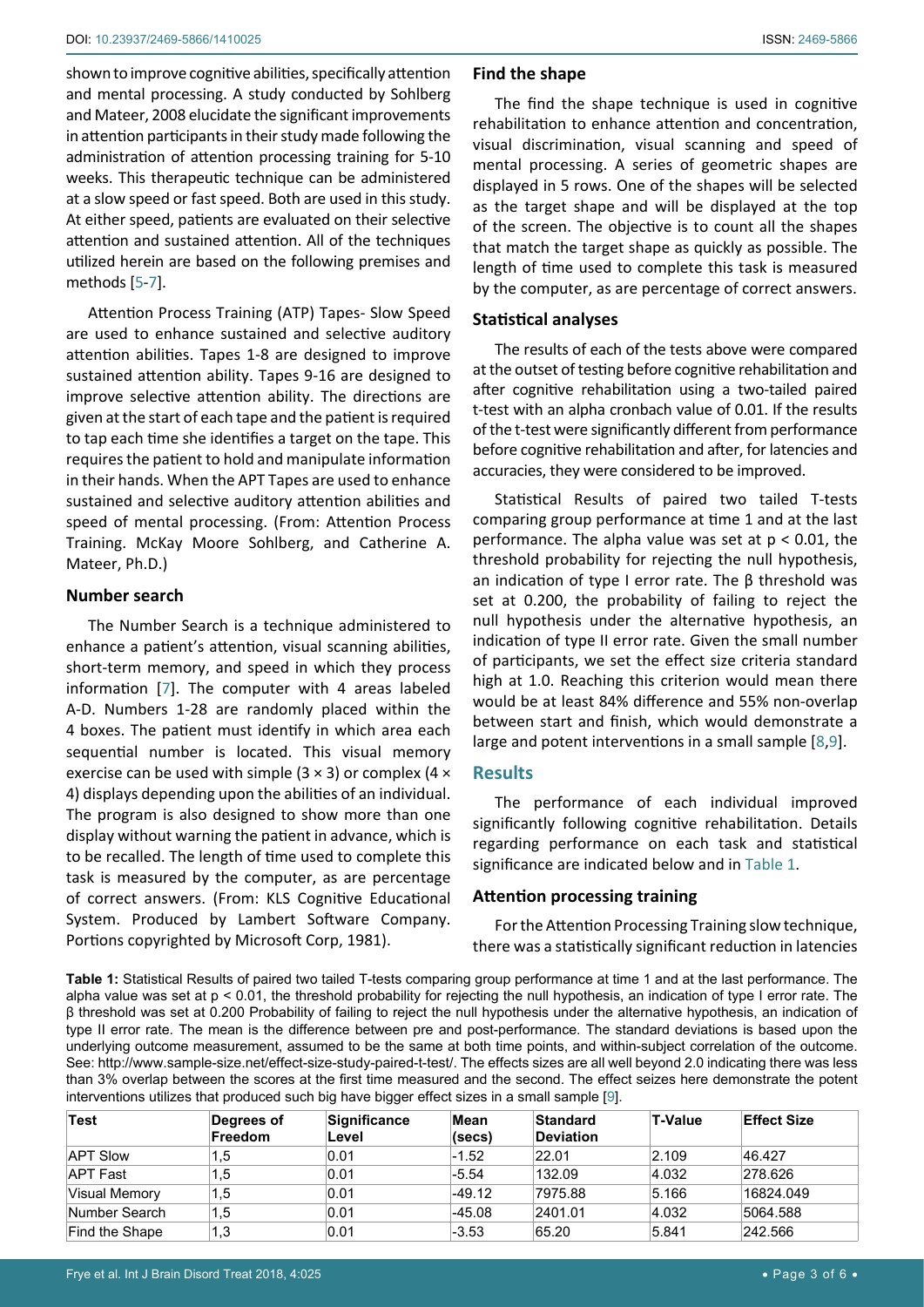and errors between performance before and after cognitive rehabilitation. The average time to complete the slow and fast tasks was reduced by an average of nearly 2 and 6 secs, respectively ([Table 1\)](#page-2-0). Those with traumatic brain injuries tapped with greater errors of omission and commission, at the start of the slow or fast tape than at the end (data not shown).

# **Number search**

Results from the number search task show a 55 sec reduction in the average time it took for patients to complete the task post-cognitive rehabilitation compared to initial performance. After receiving cognitive rehabilitation, it is evident that the patients improved. With the goals set for the number search task, patients' visual scanning, mental processing, attention and concentration improved significantly. Cognitive rehabilitation improved performance among all individuals.

# **Visual memory**

Observations from the results of the visual memory scores show there was a 45 second decrease in the responses after receiving cognitive rehabilitation when compared to the latencies to respond pre-cognitive rehabilitation. Participants with traumatic brain injury are not expected to get a high percentage of correct responses before receiving any form of cognitive rehabilitation. However, the percentage was able to increase, showing progress in their recovery, as well as progress in visual memory and concentration skills. Visual memory training enhanced performance among all 6 individuals.

# **Find the shape**

For the find the shape technique, we observed the average time in seconds it took for participants to complete the task. Unlike the other techniques, only 5 of the 6 participants received this as part of their cognitive rehabilitation plan, due to attrition. The number of participants showing an overall decline in seconds to complete these tasks was reduced in 4 of 5 individuals.

# **Discussion**

Results from the study are consistent with the hypothesis that attention-based cognitive rehabilitation is beneficial for people with recent traumatic brain injuries. For the attention processing training slow technique, all 6 participants had a decrease in number of errors. The same results are reflected in the attention processing training fast technique. Even though both versions of the training technique were administered at different speeds, patients were able to decrease the number of incorrect taps between their first assessment and last assessment. This illustrates the improvement in attention and processing speed. The Number Search task saw the most significant progress for all participants. This in turn may show that number search is better

at working attention, memory and concentration for people with traumatic brain injuries. The visual memory exercise saw overall improvements in correct answers for all 6 patients. With the purpose of the task being to improve visual memory and concentration, all 6 patients were able to advance their cognitive abilities. Although there was one fewer patient who performed significantly better in the shape task, all but one was able to decrease the number of seconds it takes to complete the task.

The results stress the importance of immediate attention based cognitive rehabilitation for individuals with mild traumatic brain injuries. The mission wasn't just to show how effective the different tasks are. It was to display how cognitive performance can be improved when tasks are chosen appropriate to the individuals' immediate need for rehabilitation. In 5-6 months, the patients, who were each skeptical she could improve, showed excellent strides in her cognition. Combining these 5 techniques demonstrated improvements in memory, attention, concentration, and speed of mental processing, which are essential assets to functional cognitive performance and are typical deficits in people with traumatic brain injury.

Limitations of this study include other variables that should have been taken into consideration. The first limitation is there was no control group in this study. This is a criticism of most studies evaluating cognitive rehabilitation because of not wanting to withhold a potential therapeutic value. Second, the severity of participants' cognitive deficiencies was not taken into consideration, just the timing, immediate need. The first patients presenting were used. Some patients may have performed better in memory tasks like find the shape or number search because the severity of the cognitive difficulties is mostly with concentration and mental processing. A third limitation is performance on preassessment and post-assessment should be included each test day. A sheet measuring the participants' pain levels, mental fuzziness, hours of sleep from the previous night, tinnitus levels, and headache levels should have been provided for the start and end of sessions. It should have been taken into consideration how the client was feeling for these assessments, which may have affected their scores. Now, we monitor patients' symptoms in between sessions with their reporting symptomatology via a computer system and have been working on the development of a symptom reporting application as is available for seizures and other conditions. The next steps should be measuring performance after the cessation of cognitive rehabilitation to ascertain if this causes regression in cognitive abilities. However, there are obvious ethical challenges with this as indicated above. Future studies would address the limitations stated above to show the efficacy of cognitive rehabilitation for individuals with traumatic brain injuries.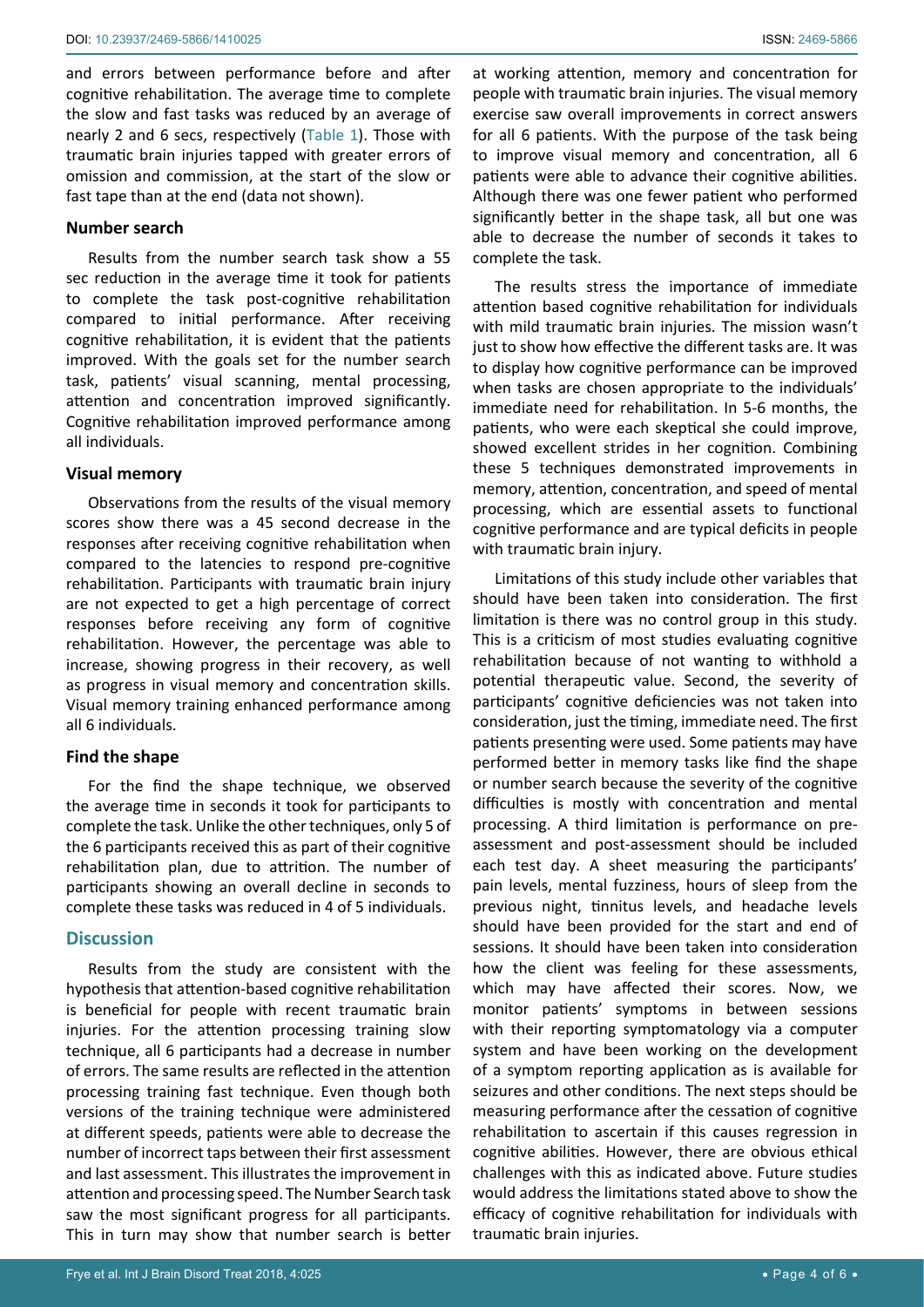For Lifrak and Hardy, who were fastidious and rigorous clinician scholars, demonstrating that their use of cognitive rehabilitation unequivocally helped individuals with mild traumatic brain injuries was integral to the start of their practice and helping others with similar deficits. Their results, nearly 40 years ago, did show how valuable cognitive rehabilitation is for individuals with mild traumatic brain injuries and led them on to grow a vibrant, stable and unique practice. Comprehensive Neuropsychological Services has gone on to provide psychological services and cognitive rehabilitation to over 2500 individuals, who have sustained mild or moderate brain injury. Comprehensive Neuropsychological Services also aids clients with post-concussion syndrome, neurotoxicity, stroke, dementia, multiple sclerosis, anoxia, seizure disorder, brain tumors and other central nervous system disorders. Comprehensive Neuropsychological Services fosters a safe and supportive environment where patients learn about their physical, cognitive, and emotional status and to cope effectively. Adjusting to the consequences of brain injury is difficult and requires the support of multiple mental health professionals who are knowledgeable about brain functioning and injury and coordinate their care with the patient, family and other providers. Therefore, CNS' program attends not only to the individual's specific cognitive impairments, but to the emotional, social, medical, and financial components of his or her condition.

Cognitive rehabilitation at CNS uses various computerized programs, memory exercises, skillbuilding strategies, and games, such as math card games or board games, to engage clients in their treatment. It is important for the clinic to evaluate where each client is experiencing their deficits in order to create a unique treatment plan that focuses on rebuilding these skills. In addition to fun and educational activities, our cognitive rehabilitation program also focuses on everyday functional training, such as learning how to count money or how to read again. These strategies can help a brain-injured client regain simple occupational behaviors that are a necessity in their everyday life.

Many studies show that cognitive rehabilitation is not effective. A meta-analysis in the Lancet in 2009 of 90 studies pretty much summarizes the nay-sayers and this author is in complete agreement with their evaluation. Some of the features of programs that do not work are as follows. Programs that do not consider where the brain injury is, functions that are needed, and use rehab to gain back those function are less effective. Program that uses a one-size fits all approach do not work well. Programs that do not meet each individual patient where they are less effective. Laurie Shaw, a Cognitive Rehab Specialist at CNS stated, "we meet our patient in the boat, wherever it is, and help them row". Features of effective programs would be those that involve monitoring, collection of data regularly, have

treatment plans and a higher ratio of providers to nonprofessionals. Regrettably, one facility in our area that recently closed its doors with little notice, had a director and was largely run by support staff using a one size fits all cafeteria method. They could not keep up financially even using this approach because of the limited numbers of insurance companies that support cognitive rehabilitation for minor TBI. More people need cognitive rehabilitation, than there are qualified providers; however, most insurance companies do not provide support for cognitive rehabilitation for mild-moderate TBI because of lack of data to support its benefits. If cognitive rehabilitation providers could demonstrate treatment plans and convincing arguments that their approaches worked, more insurance company may be willing to support therapy for those with mild-moderate TBI. Most insurance companies in our region do not readily provide support for cognitive rehabilitation for mild TBI. However, the consensus is that the sooner a person with TBI can get attention-based rehab the more affective it can be [[10](#page-5-8)].

In 2014, Dr. Lifrak, knowing I had returned early from a 2-3 year mission to enhance biomedical research and health care delivery in my home state of Alaska, invited me to her practice. Interestingly, there were totems of the tribe of 4,400 individuals I affiliate with. It did not take me much more for me to agree to assist Drs. Lifrak and Hardy with their practice until I returned to UAlbany from my leave. I assisted them in updating things in my role as a research associate, while I underwent retraining, as I had not actively engaged in neuropsychological work for 25 years. I regret I had only 2 and 4 years respectively to work with Drs. Lifrak and Dr. Hardy, before their passings. The good news is that the transition of CNS was almost seamless for the clientele. This is due to the tireless efforts of the business manager, Donna Mease, who has been at CNS for over a decade.

In one of my current roles, Director of CNS, I have continued and reinforced many of the practices. First, evidence-based practice continues to be emphasized. There is a theme or reading for each week, that is part of educating patients and practioners about TBI. Much of this has to do with how to tap into neurogenesis in areas of the brain that are damaged. The initial research on neuroplasticity was conducted to understand how the brain develops from birth until early adulthood; however, continued research on neuroplasticity shows that growth of new neuronal tissues is possible in adults, not just in children, in areas of the brain that involve learning, memory and affect. We use proven techniques of environmental enrichment to tap into neurogenesis, such as aromatherapy, light, and exercise (yoga). We encourage familial, social and sexual relations at home that improve brain function and neurogenesis. Second, there is no question that the immediate environment plays a large role. The facility has been completely